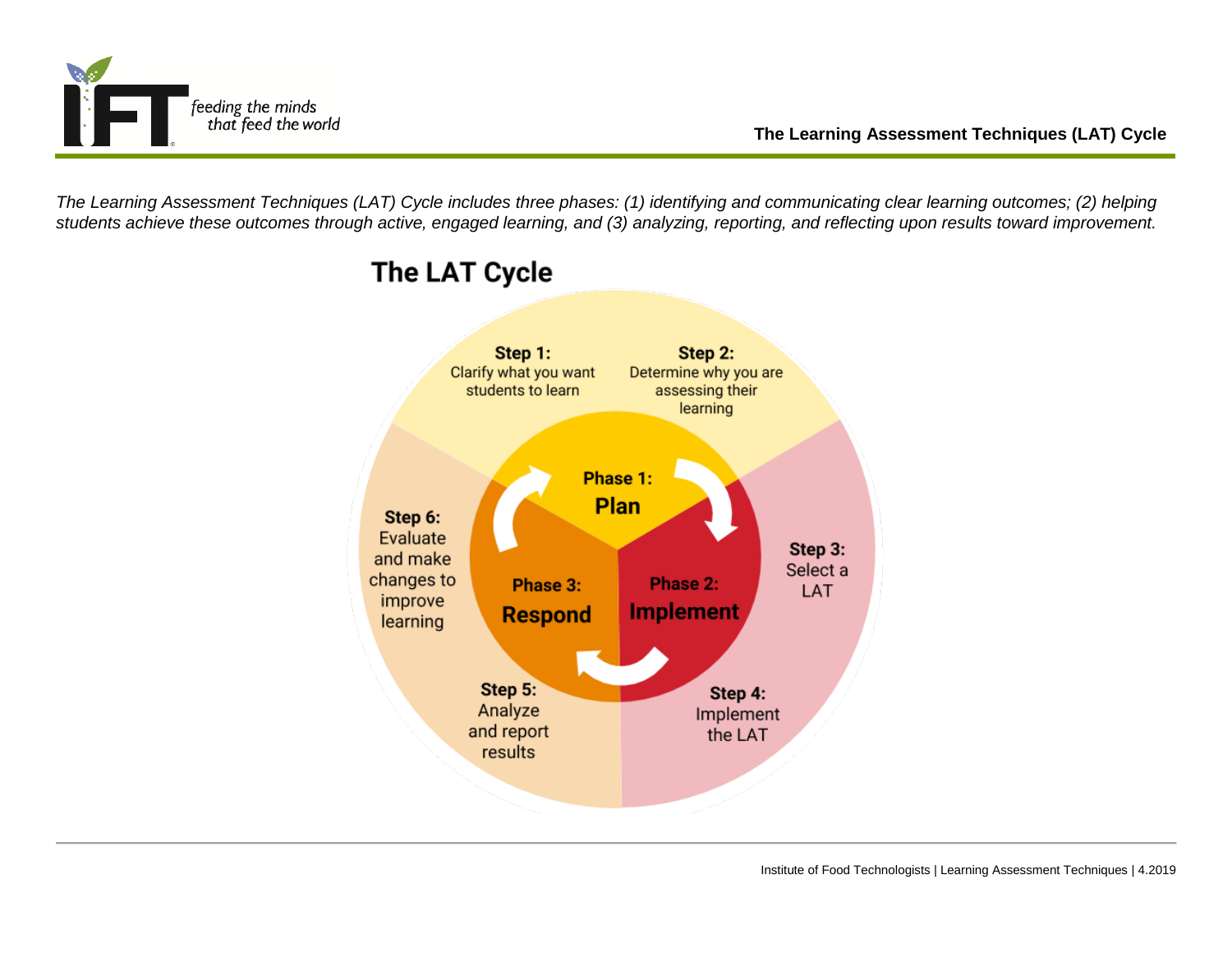## **Examples of Learning Assessment Techniques (LATs)**

*The following table outlines examples of LATs by increasing preparation, implementation, and analysis difficulty, ranging from low difficulty (green), to medium difficulty (yellow), to high difficulty (red).*

## **Low Difficulty**

| <b>LAT</b>                       | <b>Summative (S)</b><br>or Formative (F) | <b>Appropriate</b><br><b>Bloom's</b><br>Level     | <b>Purpose</b>                                                                                                                                                               | How to do it                                                                                                                                                                                                                                                                        | <b>Complexity involved</b><br>in Preparation (P),<br>Implementation (I),<br>and Analysis (A) |
|----------------------------------|------------------------------------------|---------------------------------------------------|------------------------------------------------------------------------------------------------------------------------------------------------------------------------------|-------------------------------------------------------------------------------------------------------------------------------------------------------------------------------------------------------------------------------------------------------------------------------------|----------------------------------------------------------------------------------------------|
| Analytic Memo                    | S                                        | <b>Applying</b><br>Analyzing<br><b>Evaluating</b> | Assesses students' ability to<br>analyze assigned problems by<br>using discipline-specific<br>approaches, methods, and<br>techniques.                                        | Students write a one- or two-page<br>report to a stakeholder who needs<br>to students' analysis to inform<br>decision making.                                                                                                                                                       | $P = Low$<br>$I = Low$<br>Analysis = Moderate                                                |
| Approximate<br>Analogies         | S                                        | All levels                                        | Assesses whether students<br>understand the relationship<br>between two concepts or terms<br>given.                                                                          | Students complete the second half<br>of an analogy $- A$ is to B as X is to<br>Y - instructor supplies the first half<br>$(A \t{is} to B).$                                                                                                                                         | $P =$ Moderate<br>$I = Low$<br>$A = Low$                                                     |
| Background<br>Knowledge<br>Probe | F                                        | Remembering<br><b>Understanding</b>               | Assesses information on<br>students' prior learning.                                                                                                                         | Short, simple questionnaires for<br>instructor use at the beginning of a<br>course, new unit or lesson, or prior<br>to introducing an important new<br>topic. May require students to write<br>short answers, circle correct<br>responses to multiple-choice<br>questions, or both. | $P =$ Moderate<br>$I = Low$<br>$A = Low$                                                     |
| Categorizing<br>Grid             | S or F                                   | Understanding<br><b>Applying</b><br>Analyzing     | Assesses how, whether, and<br>how well students understand<br>"what goes with what"; gives<br>learners the opportunity to<br>rethink and revise their<br>categorizing rules. | Students receive a grid containing<br>two or three important categories,<br>along with a scrambled list of<br>subordinate terms, images,<br>equations, or other items that<br>belong in one of the categories.                                                                      | $\overline{P}$ = Moderate<br>$I = Low$<br>$A = Low$                                          |
| <b>Clickers</b>                  | S                                        | Remembering<br><b>Understanding</b>               | Assesses how well students<br>recall and/or understand<br>information, often with little time<br>to prepare the answer.                                                      | <b>Student or Personal Response</b><br>Systems. Students respond<br>electronically (pressing a clicker<br>button) to questions posed by<br>instructor.                                                                                                                              | $P =$ Moderate<br>$I = Low$<br>$A = Low$                                                     |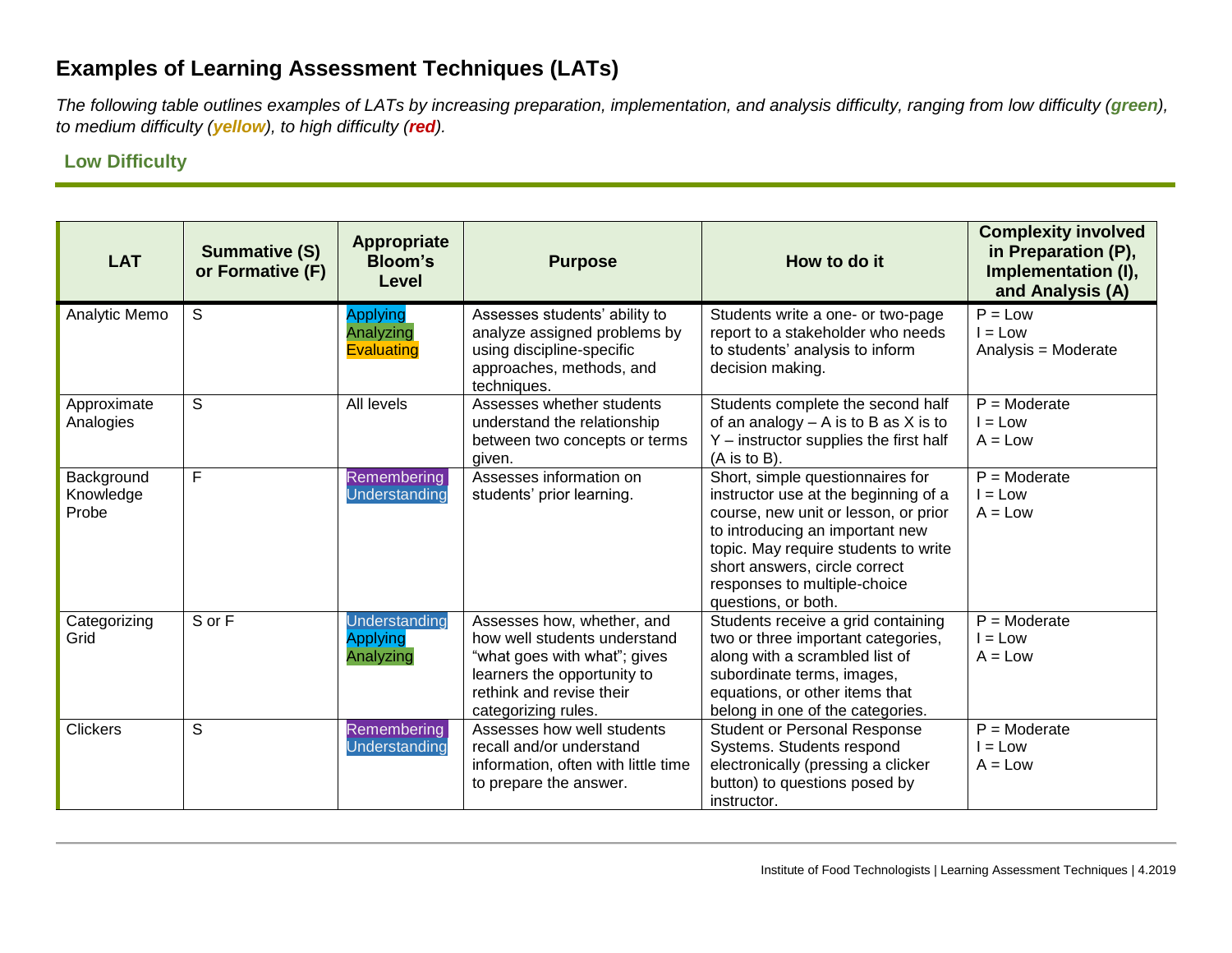| <b>LAT</b>                                                               | <b>Summative (S)</b><br>or Formative (F) | <b>Appropriate</b><br><b>Bloom's</b><br><b>Level</b> | <b>Purpose</b>                                                                                                                            | How to do it                                                                                                                                                                                    | <b>Complexity involved</b><br>in Preparation (P),<br>Implementation (I),<br>and Analysis (A) |
|--------------------------------------------------------------------------|------------------------------------------|------------------------------------------------------|-------------------------------------------------------------------------------------------------------------------------------------------|-------------------------------------------------------------------------------------------------------------------------------------------------------------------------------------------------|----------------------------------------------------------------------------------------------|
| Comprehensive<br><b>Factors List</b>                                     | $\mathsf{S}$                             | Remembering                                          | Assesses how well students<br>recall facts and relate it to an<br>unencountered topic.                                                    | Students recall and list as many<br>relevant factors as they can relate<br>to a topic they have encountered<br>through a reading assignment,<br>lecture, illustration, or course<br>experience. | $P = Low$<br>$I = Low$<br>$A = Low$                                                          |
| <b>Concept Maps</b>                                                      | S or F                                   | All Levels                                           | Assess students' conceptual<br>schemata - patterns of<br>associations made in relation to<br>a given focal concept.                       | Students draw or diagram a<br>concept given by the instructor and<br>other related concepts they have<br>learned.                                                                               | $P = Low$<br>$I = Low$<br>$A = \text{Modern}$                                                |
| Daily Journal                                                            | $\mathsf{F}$                             | Remembering<br>Understanding                         | Assess how well students recall<br>and/or understand course<br>content by identifying potential<br>gaps in learning or<br>misconceptions. | Reflection exercise in which<br>students use their own words to<br>express reactions to the topic at<br>hand. Reflections can also be<br>recorded or drawn.                                     | $P = Low$<br>$I = Low$<br>$A =$ Moderate                                                     |
| <b>Directed</b><br>Paraphrasing                                          | S                                        | Understanding<br><b>Applying</b><br>Analyzing        | Assesses students' ability to<br>summarize and restate<br>important information in their<br>own words.                                    | Students translate highly<br>specialized information into<br>language that non-experts in the<br>field will understand.                                                                         | $P = Low$<br>$I = Low$<br>$A =$ Moderate                                                     |
| Documented<br>Problem<br>Solution                                        | S                                        | <b>All Levels</b>                                    | Assess how students solve<br>problems and how well they<br>understand and describe their<br>problem-solving methods.                      | Students keep track of the steps<br>they take in solving a problem, they<br>"show and tell" how they worked it<br>out.                                                                          | $P = Low$<br>$I = Low$<br>$A =$ Moderate                                                     |
| <b>Empty Outlines</b><br>(also called<br>Guided<br><b>Reading Notes)</b> | $\overline{F}$ or S                      | <b>Remembering</b>                                   | Assesses how well students<br>grasp important points of a<br>lecture, reading, or<br>presentation.                                        | Instructor provides students with an<br>empty or partially completed outline<br>and students fill in the blank<br>spaces.                                                                       | $P = Low$<br>$I = Low$<br>$A = Low$                                                          |
| <b>Entry and Exit</b><br><b>Tickets</b>                                  | $F$ or S                                 | <b>Remembering</b><br><b>Understanding</b>           | Assess knowledge and<br>understanding of core facts,<br>terms, concepts, and ideas.                                                       | Students reflect on a reading<br>assignment, video, lecture, or other<br>then write a fried response to a<br>question on an index card.                                                         | $P = Low$<br>$I = Low$<br>$A = \text{Modern}$                                                |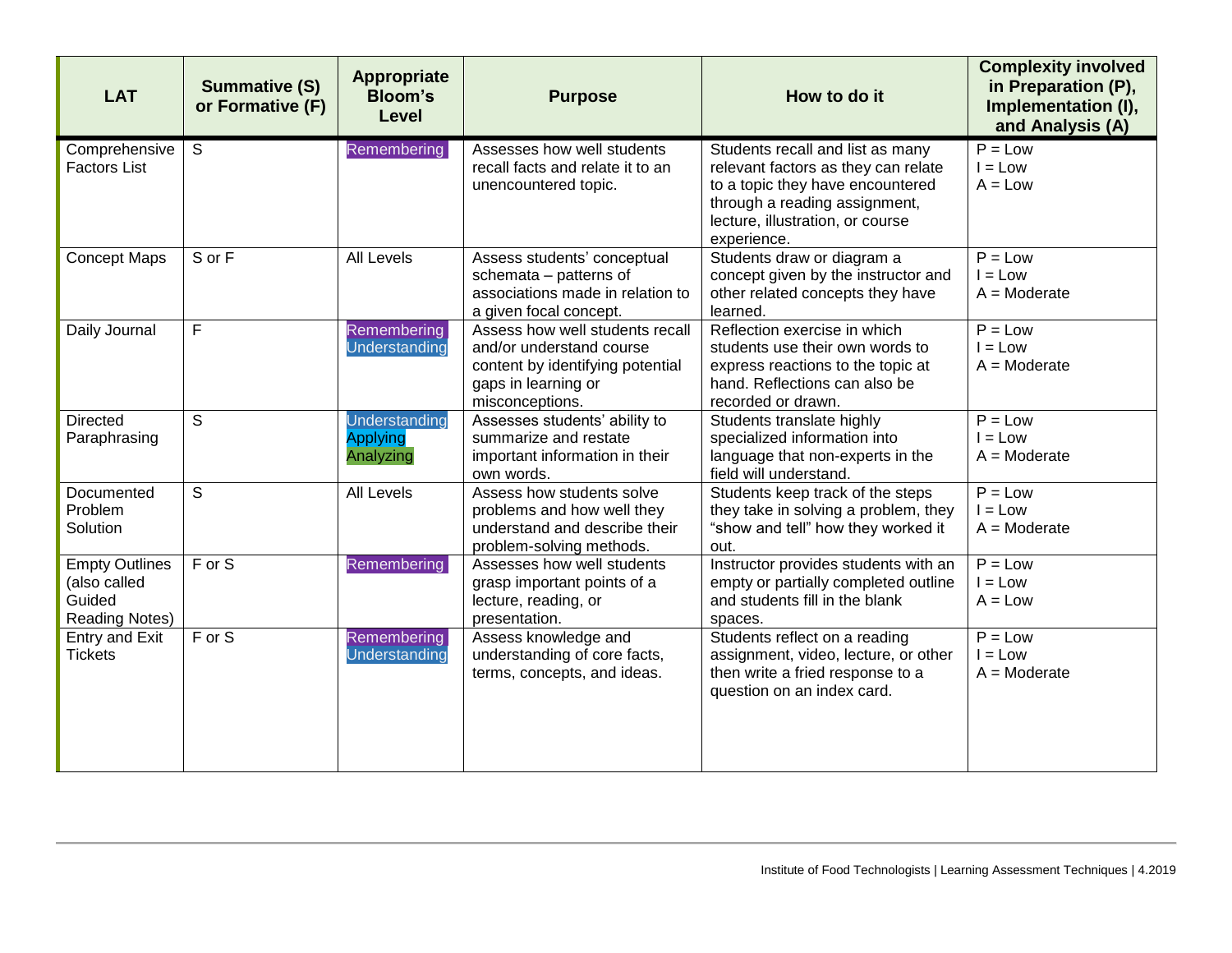| <b>LAT</b>                                      | <b>Summative (S)</b><br>or Formative (F) | <b>Appropriate</b><br><b>Bloom's</b><br><b>Level</b>         | <b>Purpose</b>                                                                                                                                                                                                                                        | How to do it                                                                                                                                                                                                                                                                                                                                                         | <b>Complexity involved</b><br>in Preparation (P),<br>Implementation (I),<br>and Analysis (A) |
|-------------------------------------------------|------------------------------------------|--------------------------------------------------------------|-------------------------------------------------------------------------------------------------------------------------------------------------------------------------------------------------------------------------------------------------------|----------------------------------------------------------------------------------------------------------------------------------------------------------------------------------------------------------------------------------------------------------------------------------------------------------------------------------------------------------------------|----------------------------------------------------------------------------------------------|
| Insights-<br>Resources-<br>Application<br>(IRA) | S                                        | All levels                                                   | Assesses students' ability to<br>reflect upon and identify what<br>they have learned, apply what<br>they have learned to personal<br>experience, and search out<br>additional sources to deepen<br>their knowledge and<br>understanding on the topic. | In conjunction with an assigned<br>reading, students complete a<br>written assignment that includes:<br>1. New perceptions or<br>understandings (Insights)<br>2. Resources they found to<br>amplify the reading's<br>themes or information<br>(Resources)<br>3. An example from the<br>students' personal<br>experience that relates to<br>the reading (Application) | $P =$ Moderate<br>$I = Low$<br>$A = Low$                                                     |
| Learning Goal<br>Listing                        | F                                        | Remembering<br>Understanding                                 | Assesses students' ability to<br>distinguish important from<br>unimportant, and students'<br>ability to prioritize.                                                                                                                                   | Students generate and prioritize a<br>list of their learning goals at the<br>beginning of the academic term, a<br>unit of study, or a specific learning<br>activity.                                                                                                                                                                                                 | $P = Low$<br>$I = Low$<br>$A = Low$                                                          |
| <b>Memory Matrix</b>                            | S                                        | Remembering                                                  | Assesses students' recall of<br>important content and skill at<br>organizing that information into<br>categories.                                                                                                                                     | Two-dimensional diagram, a<br>rectangle divided into rows and<br>columns used to organize<br>information and illustrate<br>relationships. Row and column<br>headings are given, but cells are left<br>empty.                                                                                                                                                         | $P = Low$<br>$I = Low$<br>$A = Low$                                                          |
| One-sentence<br>Summary                         | S or F                                   | All levels                                                   | Assesses students' ability to<br>concisely, completely, and<br>creatively students can<br>summarize a large amount of<br>information on a given topic into<br>one single sentence.                                                                    | Students write a one-sentence<br>summary on a given topic, article,<br>book, etc.                                                                                                                                                                                                                                                                                    | $P = Low$<br>$I = Low$<br>$A =$ Moderate                                                     |
| Pro and Con<br>Grid                             | $F$ or S                                 | Remembering<br>Understanding<br><b>Applying</b><br>Analyzing | Assesses students' critical<br>thinking skills.                                                                                                                                                                                                       | Students analyze pros/cons,<br>costs/benefits, or<br>advantages/disadvantages of an<br>issue of mutual concern.                                                                                                                                                                                                                                                      | $P = Low$<br>$I = Low$<br>$A = Low$                                                          |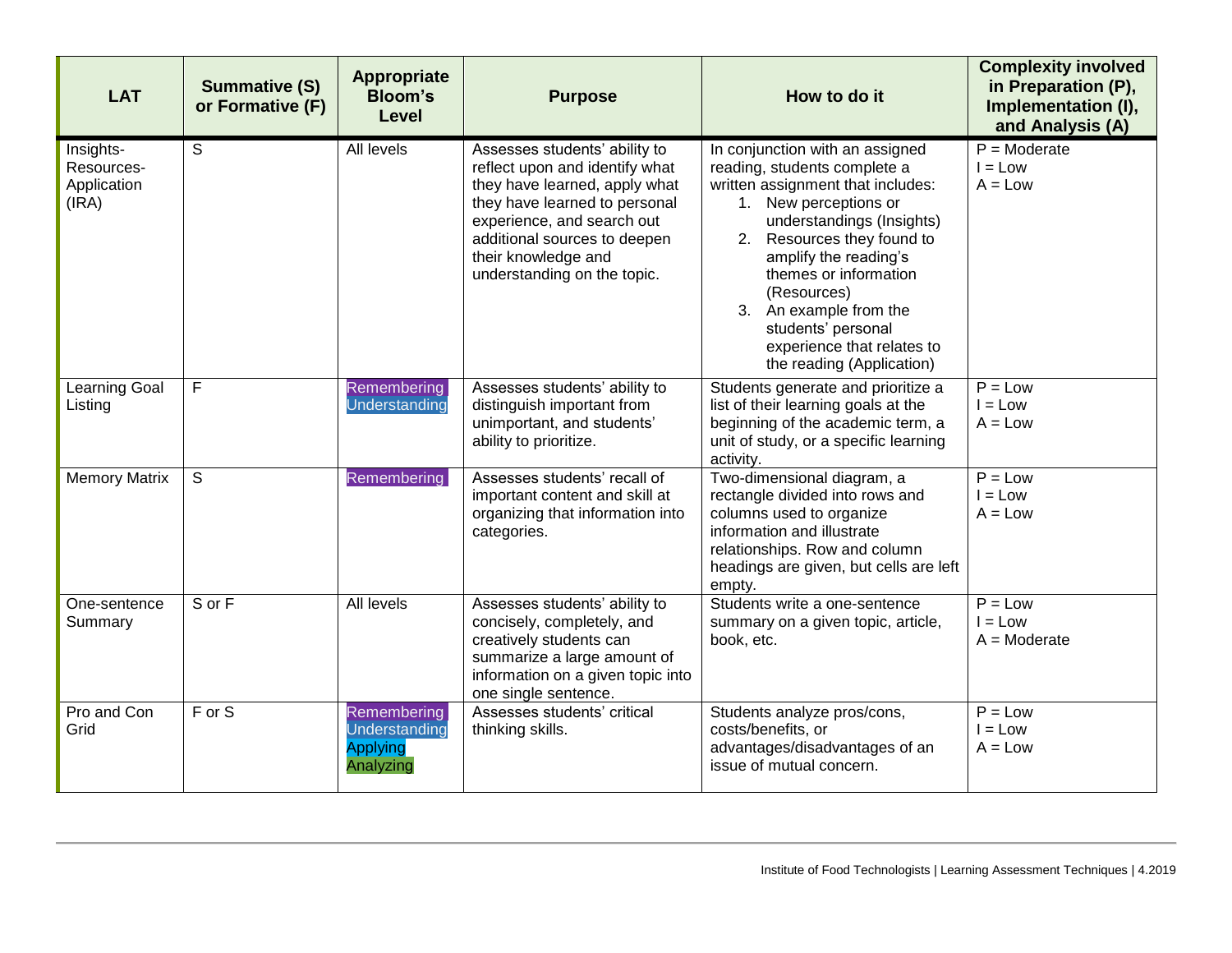| <b>LAT</b>                     | <b>Summative (S)</b><br>or Formative (F) | <b>Appropriate</b><br><b>Bloom's</b><br>Level                                          | <b>Purpose</b>                                                                                      | How to do it                                                                                                                                                                                                                                                                                                                                                                                                | <b>Complexity involved</b><br>in Preparation (P),<br>Implementation (I),<br>and Analysis (A) |
|--------------------------------|------------------------------------------|----------------------------------------------------------------------------------------|-----------------------------------------------------------------------------------------------------|-------------------------------------------------------------------------------------------------------------------------------------------------------------------------------------------------------------------------------------------------------------------------------------------------------------------------------------------------------------------------------------------------------------|----------------------------------------------------------------------------------------------|
| Problem<br>Recognition<br>Task | S                                        | <b>Remembering</b><br>Understanding<br><b>Applying</b><br>Analyzing                    | Assesses how well students<br>can recognize common<br>problem types.                                | Students recognize and identify a<br>particular type of problem each<br>example represents and match a<br>problem to a solution method.                                                                                                                                                                                                                                                                     | $P = Low$<br>$I = Low$<br>$A = Low$                                                          |
| Quick Write                    | S or F                                   | Remembering<br>Understanding                                                           | Assesses students' content<br>knowledge, can be used as a<br>diagnostic assessment.                 | Students write a response in a brief<br>amount of time to an open-ended<br>prompt posed by the teacher.                                                                                                                                                                                                                                                                                                     | $\overline{P}$ = Low<br>$I = Low$<br>$A = \text{Modern}$                                     |
| Sequence<br>Chain              | F or S                                   | <b>Remembering</b><br><b>Understanding</b><br><b>Applying</b><br>Analyzing<br>Creating | Assesses students' ability to<br>organize information to<br>emphasize continuity or<br>connections. | Students create a visual map of the<br>logic within a series by analyzing<br>and depicting graphically a<br>sequence of events, actions, roles,<br>or decisions.                                                                                                                                                                                                                                            | $P = Low$<br>$I = Low$<br>$A = Low$                                                          |
| Snap Shots                     | F                                        | <b>Remembering</b><br>Understanding                                                    | Assesses students'<br>foundational knowledge.                                                       | Instructor presents questions during<br>class with several possible<br>answers. Individual students<br>choose which answer they think is<br>correct, and the instructor makes a<br>visual assessment of class results.<br>Students then discuss answers with<br>neighbor(s), upon which they<br>choose an answer again together.<br>The instructor makes another<br>assessment and compares the<br>results. | $P = Low$<br>$I = Low$<br>$A = Low$                                                          |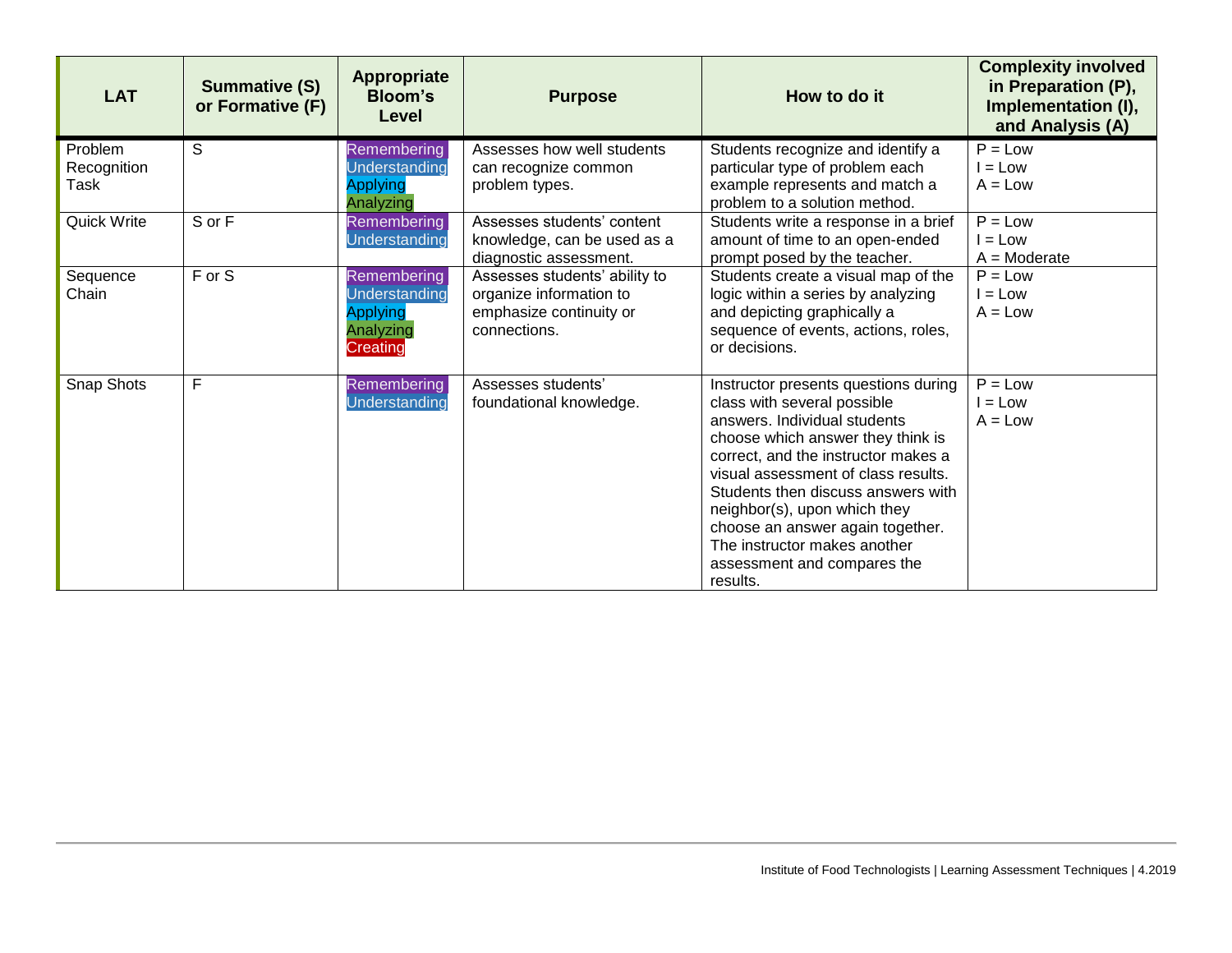| <b>LAT</b>                           | <b>Summative (S)</b><br>or Formative (F) | <b>Appropriate</b><br><b>Bloom's</b><br><b>Level</b>    | <b>Purpose</b>                                                                                                                                                                                           | How to do it                                                                                                                                                                                                                                                      | <b>Complexity involved</b><br>in Preparation (P),<br>Implementation (I),<br>and Analysis (A) |
|--------------------------------------|------------------------------------------|---------------------------------------------------------|----------------------------------------------------------------------------------------------------------------------------------------------------------------------------------------------------------|-------------------------------------------------------------------------------------------------------------------------------------------------------------------------------------------------------------------------------------------------------------------|----------------------------------------------------------------------------------------------|
| Application<br>Cards                 | F or S                                   | <b>Applying</b><br><b>Evaluating</b><br><b>Creating</b> | Assess how well students are<br>able to apply learned concepts<br>to the real world.                                                                                                                     | Students write down at least one<br>possible real-world application for a<br>learned concept on an index card.                                                                                                                                                    | $P = Low$<br>$I =$ Moderate<br>$A = \text{Modern}$                                           |
| <b>Best Summary</b>                  | $F$ or $S$                               | <b>Applying</b><br><b>Evaluating</b><br><b>Creating</b> | Assesses students' ability to<br>recognize that some<br>information is better than other,<br>even if all information is<br>factually correct.                                                            | Students individually prepare<br>summaries of the main points at the<br>end of a given unit of content,<br>lecture, reading assignment, or<br>other. Then students work in groups<br>to compare, evaluate, and select<br>the "best" summary.                      | $P = Low$<br>$I = \text{Modern}$<br>$A = \text{Modern}$                                      |
| Capstone<br>Project or<br>Experience | S                                        | All levels                                              | Is a multifaceted assignment<br>that serves as a culminating<br>academic and intellectual<br>experience for students,<br>typically at the end of an<br>academic program.                                 | Students demonstrate proficiency in<br>a culminating academic and<br>intellectual experience, typically at<br>the end of an academic program.                                                                                                                     | $P =$ Moderate<br>$I =$ Moderate<br>$A = High$                                               |
| Case Study                           | S                                        | All levels                                              | Assesses students' ability to<br>think critically and problem-<br>solve using content-related<br>information.                                                                                            | Students receive a real life<br>scenario, or "case" related to course<br>content. These cases usually<br>present background on how the<br>case developed, and a<br>dilemma/problem. Students are<br>charged with developing a solution<br>to the dilemma/problem. | $P =$ Moderate<br>$I =$ Moderate<br>$A = High$                                               |
| <b>Consider This</b>                 | F or S                                   | All levels                                              | Assesses students' ability to<br>move beyond surface-level<br>thinking, as they have to relate<br>prior knowledge to a new<br>situation, look for meaning, and<br>search for a solution to a<br>problem. | Students are given a theory or<br>concept they have been taught and<br>are challenged to figure out a way<br>to apply it in a new and different<br>context.                                                                                                       | $P = Low$<br>$I = Low-Moderate$<br>$A = High$                                                |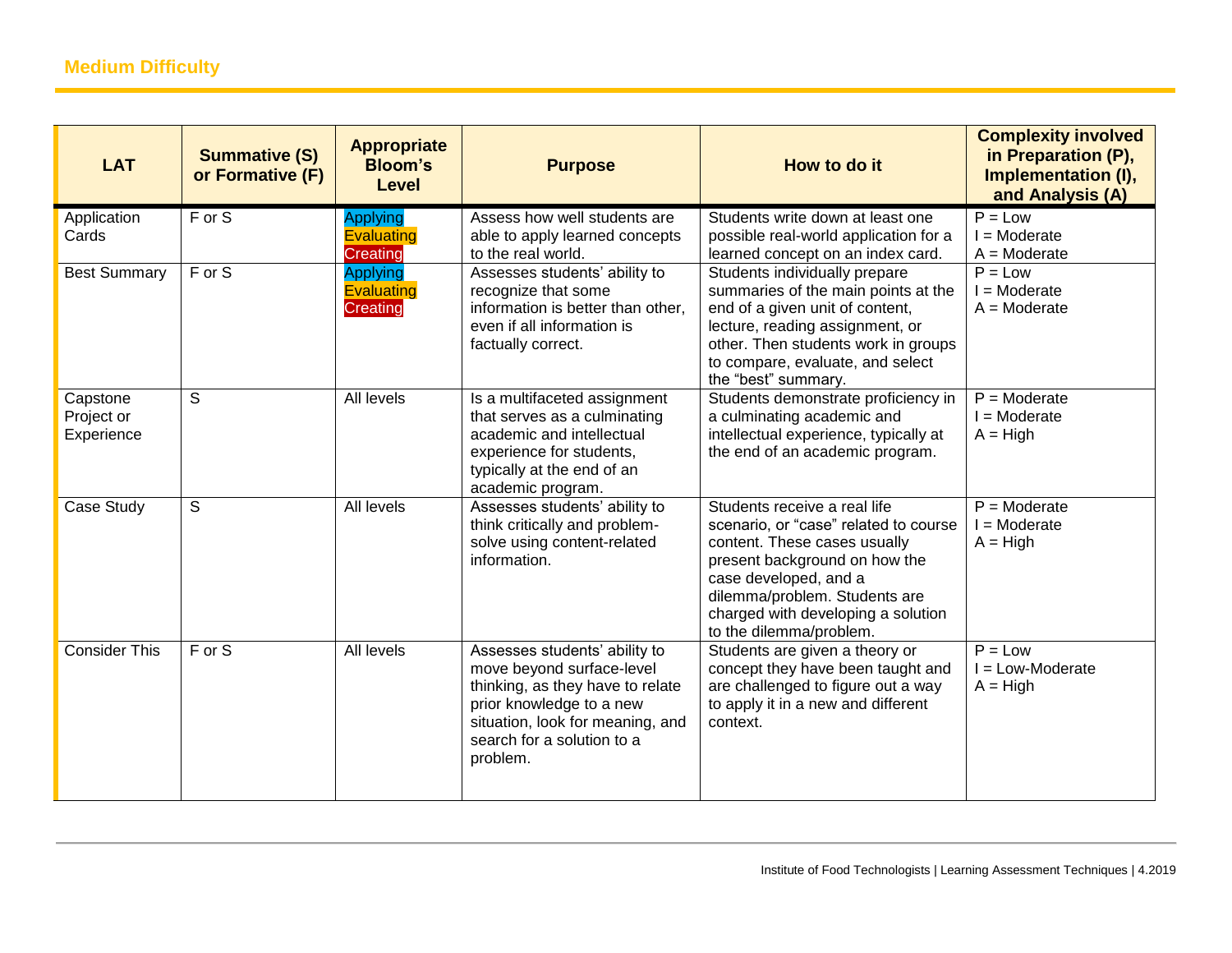| <b>LAT</b>                            | <b>Summative (S)</b><br>or Formative (F) | <b>Appropriate</b><br><b>Bloom's</b><br><b>Level</b> | <b>Purpose</b>                                                                                                                                                                                                                                            | How to do it                                                                                                                                                                                                                                                                      | <b>Complexity involved</b><br>in Preparation (P),<br>Implementation (I),<br>and Analysis (A) |
|---------------------------------------|------------------------------------------|------------------------------------------------------|-----------------------------------------------------------------------------------------------------------------------------------------------------------------------------------------------------------------------------------------------------------|-----------------------------------------------------------------------------------------------------------------------------------------------------------------------------------------------------------------------------------------------------------------------------------|----------------------------------------------------------------------------------------------|
| Contemporary<br><b>Issues Journal</b> | F or S                                   | All levels                                           | Assesses how well students<br>can connect course content to<br>the outside world or their<br>personal lives.                                                                                                                                              | Students look for recent events or<br>developments in the real world that<br>are related to their course content,<br>then analyze them to identify the<br>connections between the two in a<br>iournal.                                                                            | $P = Low$<br>$I = Low-Moderate$<br>$A = High$                                                |
| Debate                                | F or S                                   | All levels                                           | Assesses and promotes<br>research skills, critical thinking,<br>and communication proficiency.                                                                                                                                                            | Students research and analyze a<br>controversial topic, then engage in<br>oral presentations of their<br>arguments against an opposing<br>team.                                                                                                                                   | $P = Low$<br>$I = High$<br>$A = \text{Modern}$                                               |
| Defining<br><b>Features Matrix</b>    | S or F                                   | Understanding<br><b>Applying</b><br>Analyzing        | Assesses students' skills at<br>categorizing important<br>information according to a given<br>set of critical defining features.                                                                                                                          | Students categorize concepts<br>according to the presence $(+)$ or<br>absence (-) of defining features.                                                                                                                                                                           | $P =$ Moderate<br>$I = Low$<br>$A = \text{Modern}$                                           |
| <b>Digital Projects</b>               | S or F                                   | All levels                                           | Assess students' ability to<br>relate and express course<br>content through alternative<br>routes.                                                                                                                                                        | Students create projects that<br>enhance and document their<br>learning of a topic, and can include<br>collages, photo albums, videos,<br>infographics, web sites, blogs,<br>podcasts, or other.                                                                                  | $P = Low$<br>$I = Low$<br>$A = High$                                                         |
| <b>Digital Story</b>                  | S or F                                   | All levels                                           | Assess students' ability to<br>relate and express course<br>content through own avenues.                                                                                                                                                                  | Digital storytelling is the practice of<br>using computer-based tools, such<br>as video, audio, graphics, and web<br>publishing, to tell personal or<br>academic stories by sharing<br>relevant life experiences to connect<br>to an audience about a content-<br>specific issue. | $P = Low$<br>$I = Low$<br>$A = High$                                                         |
| Dramatic<br>Dialogue                  | S or F                                   | All levels                                           | Assesses students' ability to<br>synthesize and draw upon their<br>knowledge and understanding<br>in order to generate new ideas<br>and comments that result in a<br>convincing dialogue, while<br>challenging them to explore<br>both sides of an issue. | Students create a dialogue based<br>on an imagined discussion of a<br>problem or issue between two<br>characters, imaginary or real, past<br>or present.                                                                                                                          | $P = Low$<br>$I = Low-Modern$<br>$A = High$                                                  |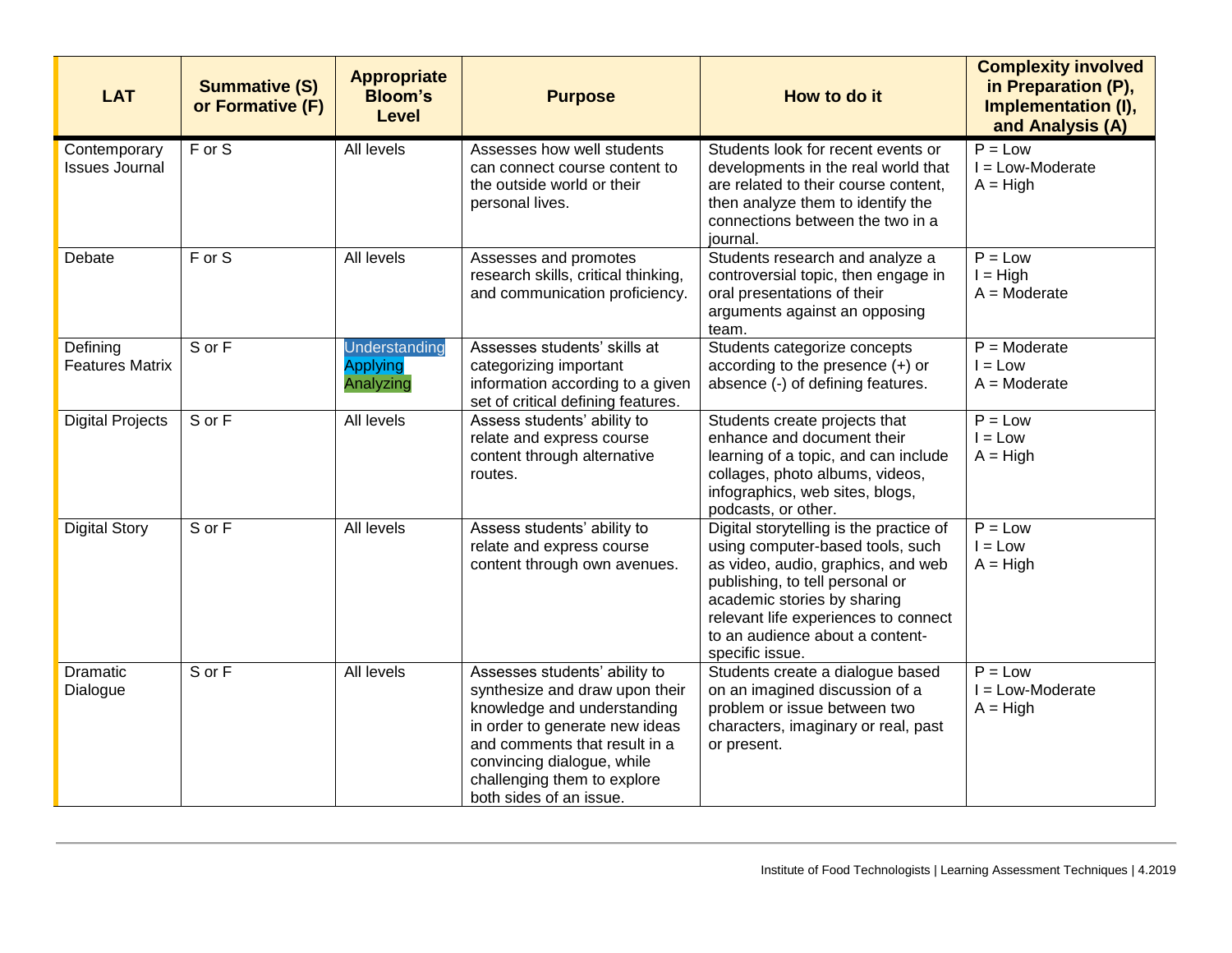| <b>LAT</b>                               | <b>Summative (S)</b><br>or Formative (F) | <b>Appropriate</b><br><b>Bloom's</b><br><b>Level</b> | <b>Purpose</b>                                                                                                                                                              | How to do it                                                                                                                                                                                                                   | <b>Complexity involved</b><br>in Preparation (P),<br>Implementation (I),<br>and Analysis (A) |
|------------------------------------------|------------------------------------------|------------------------------------------------------|-----------------------------------------------------------------------------------------------------------------------------------------------------------------------------|--------------------------------------------------------------------------------------------------------------------------------------------------------------------------------------------------------------------------------|----------------------------------------------------------------------------------------------|
| E-Portfolios                             | S                                        | All levels                                           | (see Portfolios)                                                                                                                                                            | Digitized collections of student work<br>including multimedia artifacts,<br>reflective commentary, and<br>evidence.                                                                                                            | $P = Low$<br>$I = Low$<br>$A = High$                                                         |
| Fact or Opinion                          | $F$ or S                                 | Understanding<br>Analyzing                           | Assesses students' ability to<br>understand content<br>encountered in a text and<br>discern between fact and<br>opinion.                                                    | Students first read a text to identify<br>and list facts. Then they re-read the<br>text to identify where the author<br>overtly or covertly inserts opinion<br>and make a new list as they<br>carefully consider the evidence. | $P = \text{Modern}$<br>$I = Low-Modern$<br>$A = Low$                                         |
| Free<br><b>Discussions</b>               | F                                        | Remembering<br>Understanding<br>Applying             | Assesses students' ability to<br>participate effectively and<br>communicate with others.                                                                                    | Students form small groups quickly<br>and extemporaneously to respond<br>to course-related questions,<br>informally discussing ideas.                                                                                          | $P =$ Moderate<br>$I = \text{Modern}$<br>$A =$ Moderate                                      |
| Knowledge<br>Grid                        | $F$ or $S$                               | Remembering<br>Understanding<br>Analyzing            | Assesses students' analytical<br>and organizational skills.                                                                                                                 | Students fill in the internal cells of a<br>grid in which the first column and<br>top row provide key categories.                                                                                                              | $P =$ Moderate<br>$I = Low$<br>$A = Low$                                                     |
| Minute Paper                             | F or S                                   | Remembering<br>Understanding                         | Assesses students' basic recall<br>and/or understanding of a<br>specific topic.                                                                                             | Students are asked to give written<br>feedback to a specific question.                                                                                                                                                         | $P = Low$<br>$I = Low$<br>$A =$ Moderate                                                     |
| Misconception/<br>Preconception<br>Check | $\overline{F}$                           | Remembering<br>Understanding                         | Assesses students' prior<br>knowledge and knowledge that<br>may hinder or block further<br>learning, such as incorrect or<br>incomplete knowledge, values,<br>or attitudes. | May require students to write short<br>answers, circle correct responses to<br>multiple-choice questions, or both.                                                                                                             | $P = Low$<br>$I = Low$<br>$A =$ Moderate                                                     |
| <b>Muddiest Point</b>                    | F                                        | Remembering<br>Understanding                         | Assesses students' ability to<br>identify what is least clear or<br>most confusing about a lesson<br>or topic.                                                              | Students write down their reaction<br>to the question "What is the<br>muddiest point in ______?".                                                                                                                              | $P = Low$<br>$I = Low$<br>$A =$ Moderate                                                     |
| Multiple-Task<br>Mastery<br>Checklist    | $\mathsf F$                              | All levels                                           | Assesses students' ability to<br>complete the steps of an<br>assignment. Can range from<br>simple to high level.                                                            | Instructor checks off that students<br>complete each step in a sequence<br>of structured project activities.                                                                                                                   | $P =$ Moderate<br>$I = Low$<br>$A =$ Moderate                                                |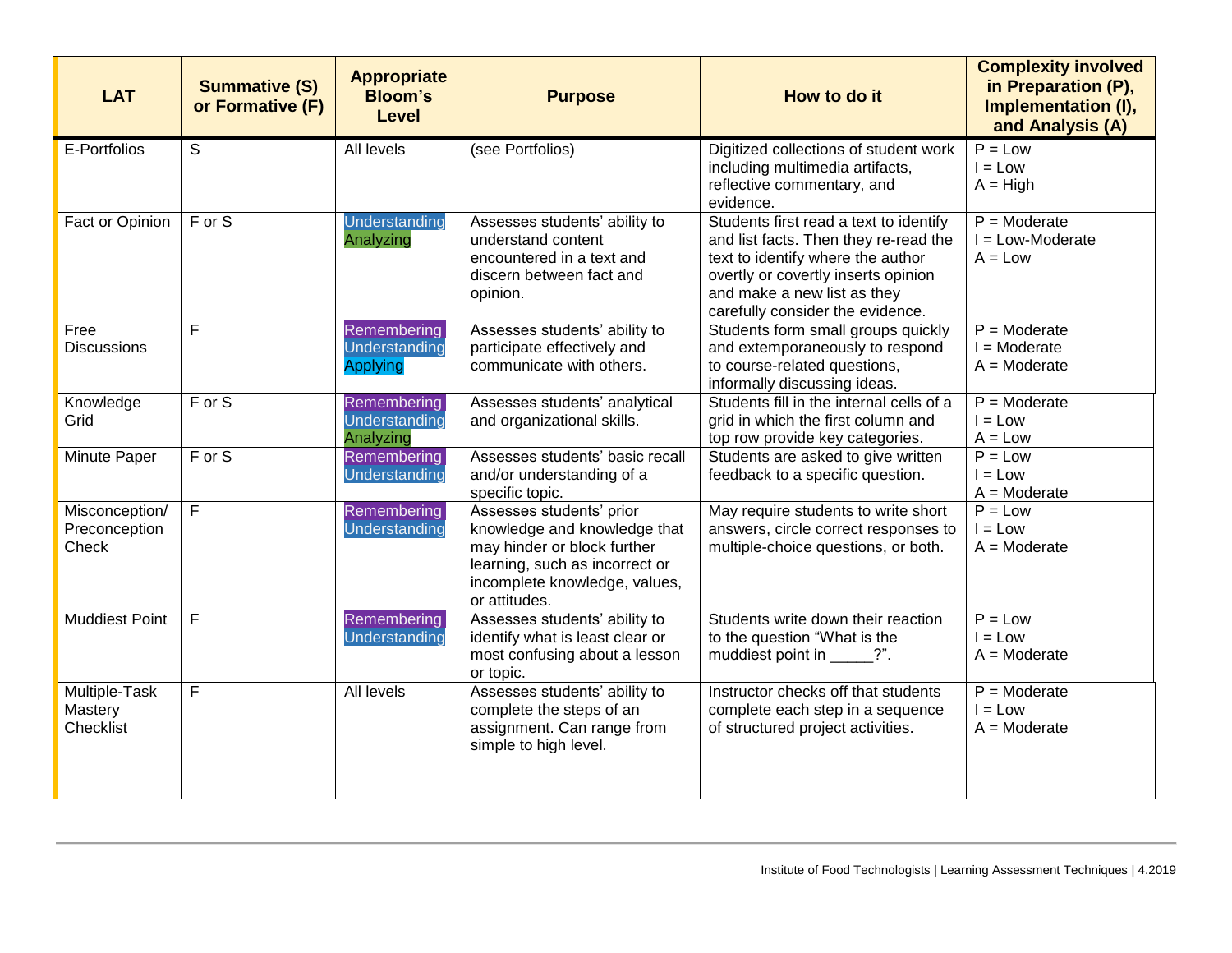| <b>LAT</b>                          | <b>Summative (S)</b><br>or Formative (F) | <b>Appropriate</b><br><b>Bloom's</b><br><b>Level</b>         | <b>Purpose</b>                                                                                                                                        | How to do it                                                                                                                                                                                                                                                                                                                    | <b>Complexity involved</b><br>in Preparation (P),<br>Implementation (I),<br>and Analysis (A) |
|-------------------------------------|------------------------------------------|--------------------------------------------------------------|-------------------------------------------------------------------------------------------------------------------------------------------------------|---------------------------------------------------------------------------------------------------------------------------------------------------------------------------------------------------------------------------------------------------------------------------------------------------------------------------------|----------------------------------------------------------------------------------------------|
| Nominations                         | S                                        | Remembering<br>Understanding<br><b>Applying</b><br>Analyzing | Assess students' research<br>skills, what they value from an<br>intellectual and humanistic<br>perspective.                                           | Students learn about an important<br>award in their field of study, then<br>research outstanding individuals in<br>the field, select one for nomination,<br>and write a short profile page of the<br>individual indicating why she or he<br>should be considered for the award.                                                 | $P = Low$<br>$I = Low-Modern$<br>$A = High$                                                  |
| Objective test<br>items             | S                                        | Remembering<br>Understanding                                 | Assess students' content<br>knowledge at various levels.                                                                                              | Students are given exams or<br>quizzes consisting of fill-in-the-<br>blank, matching, labeling, true/false,<br>or multiple-choice questions.                                                                                                                                                                                    | $P =$ Moderate-High<br>$I = Low$<br>$A = Low$                                                |
| Open-ended<br>Essay                 | S or F                                   | <b>All levels</b>                                            | Assesses students' ability to<br>use content knowledge and<br>apply it within an essay, as well<br>as written communication skills.                   | Students write an open-ended<br>essay on a given topic.                                                                                                                                                                                                                                                                         | $P = Low$<br>$I = Low$<br>$A = High$                                                         |
| Open-Ended<br>Questions             | $\overline{F}$                           | All levels                                                   | Assess students' knowledge<br>and understanding on a given<br>topic. Can range from simple to<br>high level.                                          | Instructor asks students open-<br>ended (not yes/no) questions about<br>covered topics. Students can also<br>ask one another.                                                                                                                                                                                                   | $P = Low$<br>$I = Low$<br>$A = \text{Modern}$ -High                                          |
| Oral exams                          | S or F                                   | All levels                                                   | Assess students' knowledge<br>and understanding on a given<br>topic, as well as oral<br>communication skills. Can<br>range from simple to high level. | Students are asked focused closed<br>or open-ended questions.                                                                                                                                                                                                                                                                   | $P =$ Moderate<br>$I = \text{Modern}$<br>$A = \text{Modern}$ -High                           |
| Paper or<br>Project<br>Prospectus   | S or F                                   | All levels                                                   | Assesses students' skill at<br>synthesizing what they learned<br>about a topic and their<br>understanding of that topic.                              | Students create a brief, structured<br>draft plan for a term paper or project<br>including a topic, purpose, intended<br>audience, major questions to be<br>answered, basic organization, and<br>time and resources required<br>focusing on tasks to be<br>accomplished, skills to be improved,<br>or products to be developed. | $P =$ Moderate<br>$I = Low$<br>$A = High$                                                    |
| Portfolio (also<br>see E-Portfolio) | S or F                                   | <b>All levels</b>                                            | Assesses longitudinal student<br>learning as related to course<br>goals/outcomes.                                                                     | Students select samples of their<br>own work and provide a<br>commentary to the sample chosen,<br>then create a cohesive collection of<br>pieces related to a topic.                                                                                                                                                            | $\overline{P}$ = Low<br>$I = Low$<br>$A = High$                                              |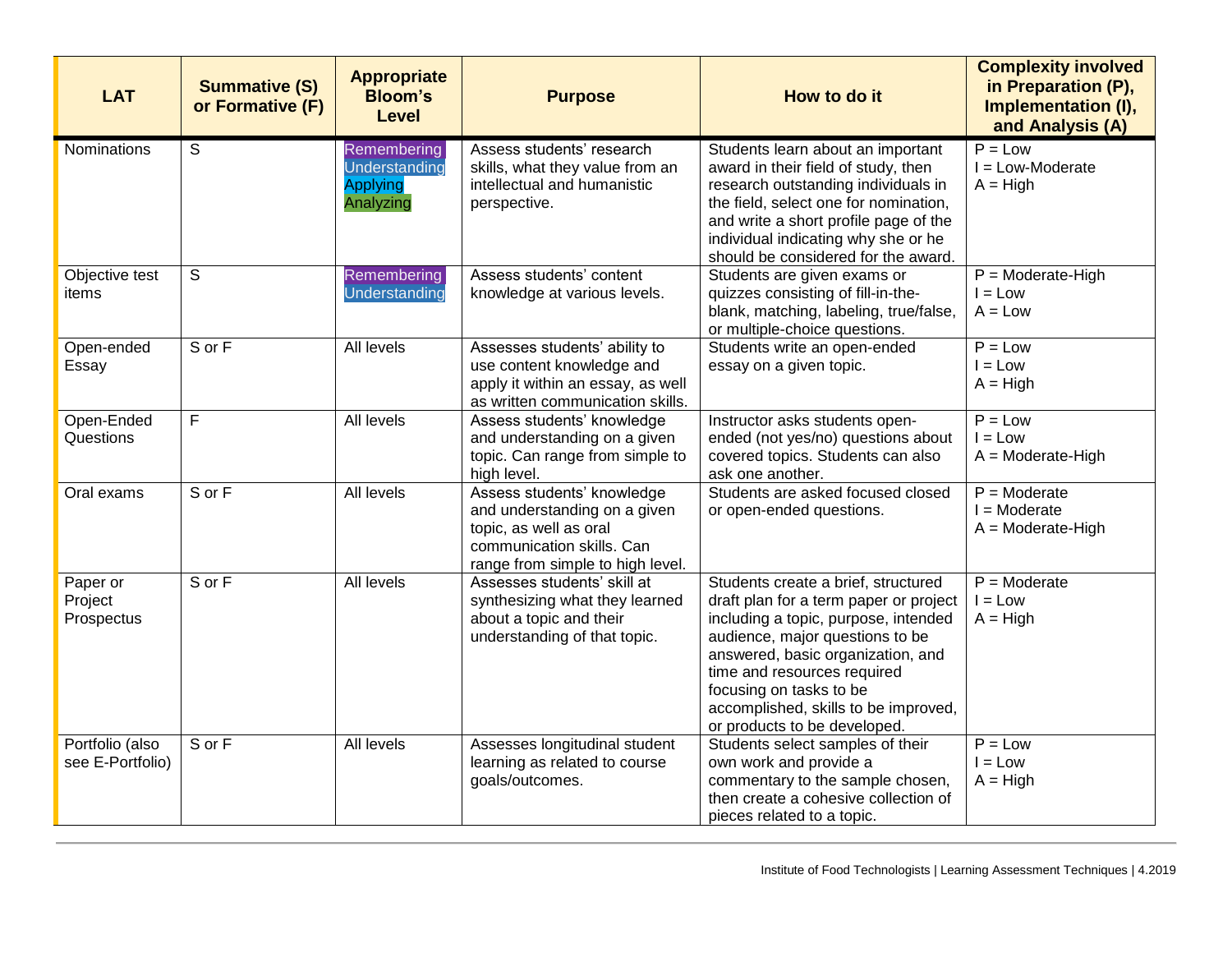| <b>LAT</b>                      | <b>Summative (S)</b><br>or Formative (F) | <b>Appropriate</b><br><b>Bloom's</b><br><b>Level</b>         | <b>Purpose</b>                                                                                                                                                                  | How to do it                                                                                                                                                                                                                                                                                                                                                                                                                                                     | <b>Complexity involved</b><br>in Preparation (P),<br>Implementation (I),<br>and Analysis (A) |
|---------------------------------|------------------------------------------|--------------------------------------------------------------|---------------------------------------------------------------------------------------------------------------------------------------------------------------------------------|------------------------------------------------------------------------------------------------------------------------------------------------------------------------------------------------------------------------------------------------------------------------------------------------------------------------------------------------------------------------------------------------------------------------------------------------------------------|----------------------------------------------------------------------------------------------|
| Prediction<br>Guide             | F                                        | Remembering<br>Understanding<br><b>Applying</b>              | Assesses students' prior<br>knowledge and critical thinking<br>skills, as well as connecting<br>existing ideas to new concepts.<br>Can identify misconceptions.                 | Students are presented with a<br>series of questions that ask them to<br>make predictions prior to a learning<br>activity. Then, after the learning<br>activity, they revisit their predictions<br>to evaluate accuracy and correct<br>potential misconceptions.                                                                                                                                                                                                 | $P =$ Moderate<br>$I = \text{Modern}$<br>$A = Low$                                           |
| Quick-Draw                      | F                                        | Understanding<br><b>Applying</b><br>Creating                 | Assesses content knowledge,<br>can range from simple to<br>complex.                                                                                                             | Two students compete by drawing a<br>sketch of a concept.                                                                                                                                                                                                                                                                                                                                                                                                        | $P = Low$<br>$I =$ Moderate<br>$A = \text{Modern}$                                           |
| Quotation<br>Commentary         | S or F                                   | Understanding<br><b>Applying</b><br>Creating                 | Assesses students' ability to<br>use quoted material by<br>interpreting, paraphrasing,<br>synthesizing, and citing<br>excerpts from assigned<br>readings.                       | Students receive a handout with a<br>set of quotations from a recent<br>reading assignment and then<br>comment on them by paraphrasing,<br>interpreting, and commenting.                                                                                                                                                                                                                                                                                         | $P =$ Moderate<br>$I = Low$<br>$A = \text{Modern}$                                           |
| Self-Grading                    | F                                        | Remembering<br>Understanding<br><b>Applying</b><br>Analyzing | Assesses students' ability to<br>discern between varying<br>qualities of work.                                                                                                  | Students can use the provided<br>rubric to grade their own work. They<br>must include a justification of their<br>scoring.                                                                                                                                                                                                                                                                                                                                       | $P =$ Moderate<br>$I = Low$<br>$A = \text{Modern}$                                           |
| <b>Stand Where</b><br>You Stand | F or S                                   | Remembering<br>Understanding<br><b>Applying</b><br>Analyzing | Assesses students' ability to<br>think critically, practice<br>developing and presenting<br>arguments, and choose a<br>position after listening to<br>different points of view. | Students read assignments with<br>opposing opinions on a<br>controversial issue, upon which<br>they decide whether they agree or<br>disagree. Then they stand in<br>corners of the room labeled strongly<br>agree, strongly disagree, and<br>disagree, taking turns presenting<br>their rationales for their stance.<br>Finally, they have the option to<br>move to a different corner if the<br>presented information persuaded<br>them to change their stance. | $P =$ Moderate<br>$I = \text{Modern}$<br>$A = Low$                                           |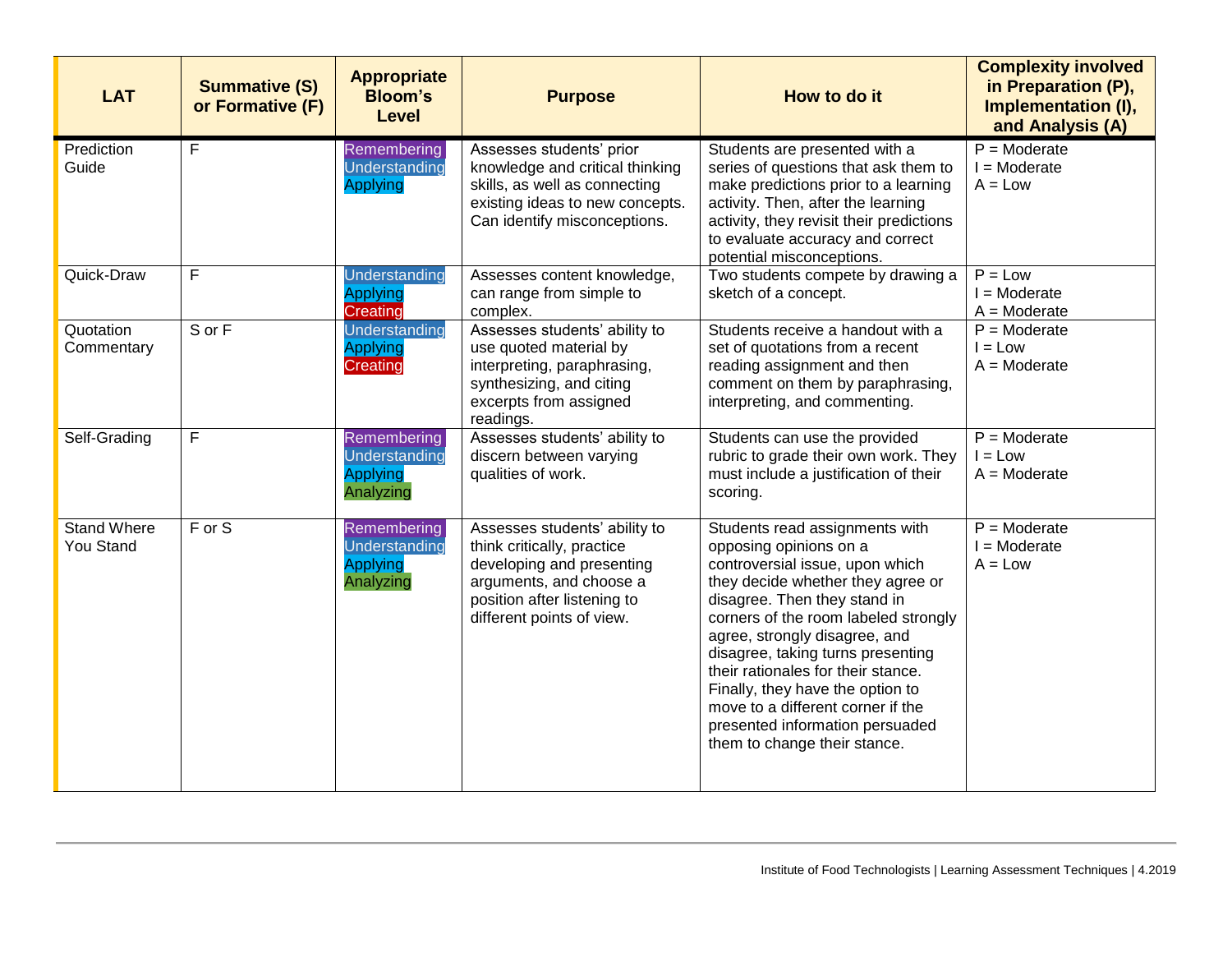| <b>LAT</b>                      | <b>Summative (S)</b><br>or Formative (F) | <b>Appropriate</b><br><b>Bloom's</b><br>Level          | <b>Purpose</b>                                                                                                                                                                                                                      | How to do it                                                                                                                        | <b>Complexity involved</b><br>in Preparation (P),<br>Implementation (I),<br>and Analysis (A) |
|---------------------------------|------------------------------------------|--------------------------------------------------------|-------------------------------------------------------------------------------------------------------------------------------------------------------------------------------------------------------------------------------------|-------------------------------------------------------------------------------------------------------------------------------------|----------------------------------------------------------------------------------------------|
| Student-<br>generated<br>Rubric | F                                        | Remembering<br>Understanding<br><b>Applying</b>        | Assesses students' ability to<br>identify features of excellent<br>work, self-assess their own<br>work, while motivating them to<br>meet the standards of the<br>rubric.                                                            | Students design a rubric to grade a<br>discipline-specific product (e.g. a<br>lab report) with the guidance of the<br>instructor.   | $P =$ Moderate<br>= Moderate<br>$A =$ Moderate                                               |
| Three-Minute<br>Message         | S or F                                   | <b>Remembering</b><br>Understanding<br><b>Applying</b> | Assesses students' ability to<br>orally communicate the most<br>essential part of their message<br>and then deliver their<br>information in a clear and<br>concise way to an audience.                                              | Students have three minutes to<br>present a compelling argument and<br>to support it with convincing details<br>and examples.       | $P = Low$<br>$I = High$<br>$A = \text{Modern}$                                               |
| What's the<br>Problem?          | S or F                                   | All levels                                             | Assesses students' ability to<br>generalize problem types<br>instead of seeing problems as<br>isolated exemplars, their<br>efficiency and effectiveness in<br>problem solving, and their<br>critical and decision making<br>skills. | Students look at examples of<br>common problem types and seek to<br>name the particular type of problem<br>each example represents. | $P =$ Moderate-High<br>$=$ Moderate<br>$A = Low$                                             |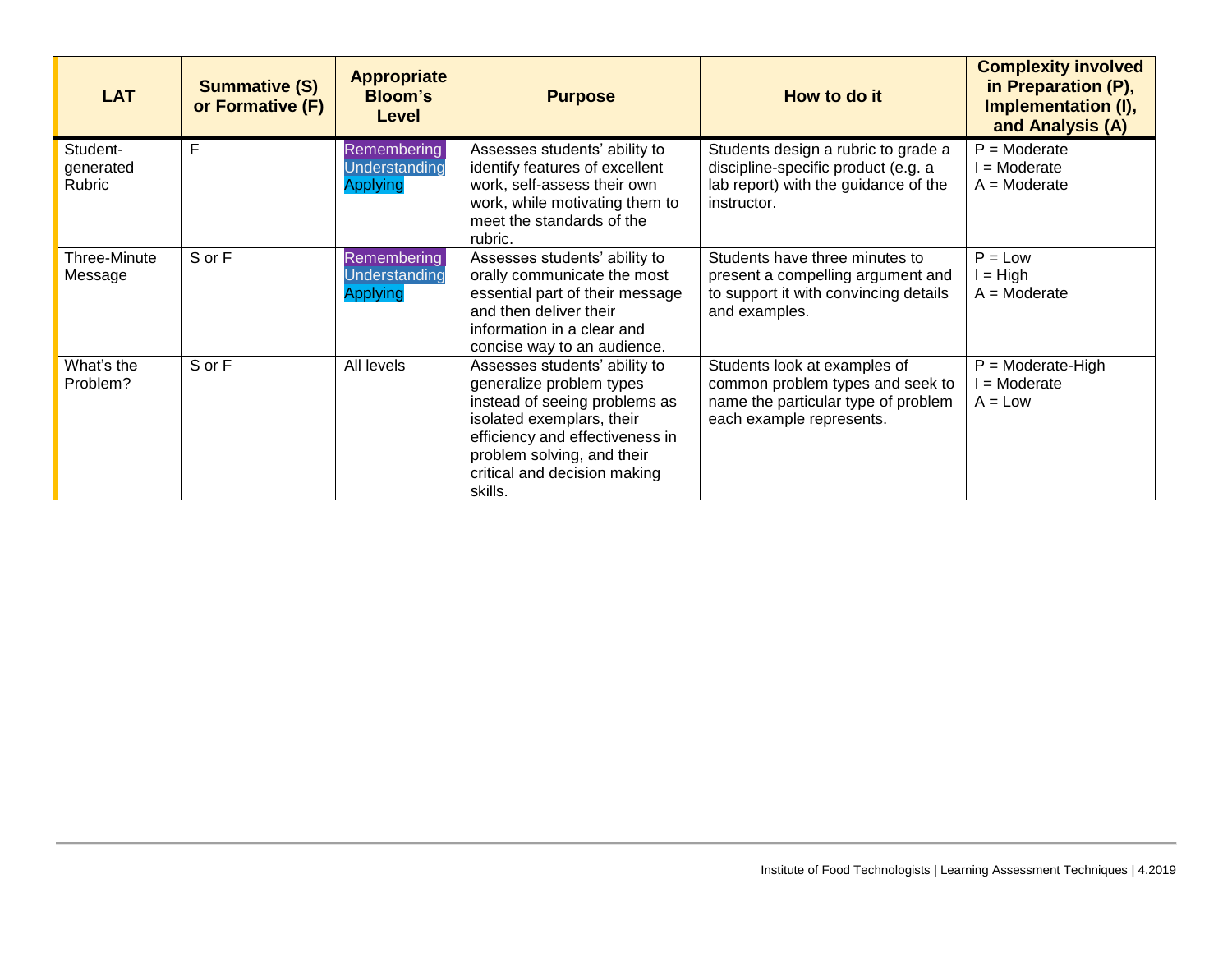| <b>LAT</b>          | <b>Summative (S)</b><br>or Formative (F) | <b>Appropriate</b><br><b>Bloom's</b><br>Level | <b>Purpose</b>                                                                                                                                                                                                                                                                                                                                                                       | How to do it                                                                                                                                                                                                                                                                                                            | <b>Complexity involved</b><br>in Preparation (P),<br>Implementation (I),<br>and Analysis (A) |
|---------------------|------------------------------------------|-----------------------------------------------|--------------------------------------------------------------------------------------------------------------------------------------------------------------------------------------------------------------------------------------------------------------------------------------------------------------------------------------------------------------------------------------|-------------------------------------------------------------------------------------------------------------------------------------------------------------------------------------------------------------------------------------------------------------------------------------------------------------------------|----------------------------------------------------------------------------------------------|
| <b>Dyadic Essay</b> | S                                        | All levels                                    | Assesses students' ability to<br>apply information and<br>development of higher order<br>thinking skills.                                                                                                                                                                                                                                                                            | Students individually write an essay<br>question and model answer on a<br>topic. Pairs exchange questions,<br>write responses to each other's<br>questions, then compare the model<br>with their own. Next, they discuss<br>their responses and in a final step,<br>complete a peer evaluation of each<br>other's work. | $P =$ Moderate<br>$I =$ Moderate<br>$A = High$                                               |
| Editorial<br>Review | $\overline{s}$                           | <b>All levels</b>                             | Assesses students' knowledge<br>of standards of excellence in<br>the field, their ability to evaluate<br>works based on these<br>standards, their ability to<br>discriminate between works to<br>identify which are better than<br>others, and their ability to<br>communicate with<br>understanding and integrity<br>while realizing their opinions will<br>directly affect others. | Students assume roles as editors<br>who must evaluate a set of works to<br>select which ones to include in an<br>upcoming publication, and then<br>write to the authors with a decision<br>and rationale about whether their<br>work merits inclusion in the<br>publication.                                            | $P =$ Moderate<br>$I =$ Moderate<br>$A = High$                                               |
| Ethical<br>Dilemma  | S                                        | All levels                                    | Assesses students' ability to<br>evaluate situations they<br>encounter in the real world.                                                                                                                                                                                                                                                                                            | Students are presented with an<br>ethics-based, discipline-related<br>scenario in which they must choose<br>a course of action between two or<br>more difficult alternatives. Students<br>write an essay response presenting<br>the case for their choice of the most<br>ethical decision.                              | $P = High$<br>I = Low-Moderate<br>$A = High$                                                 |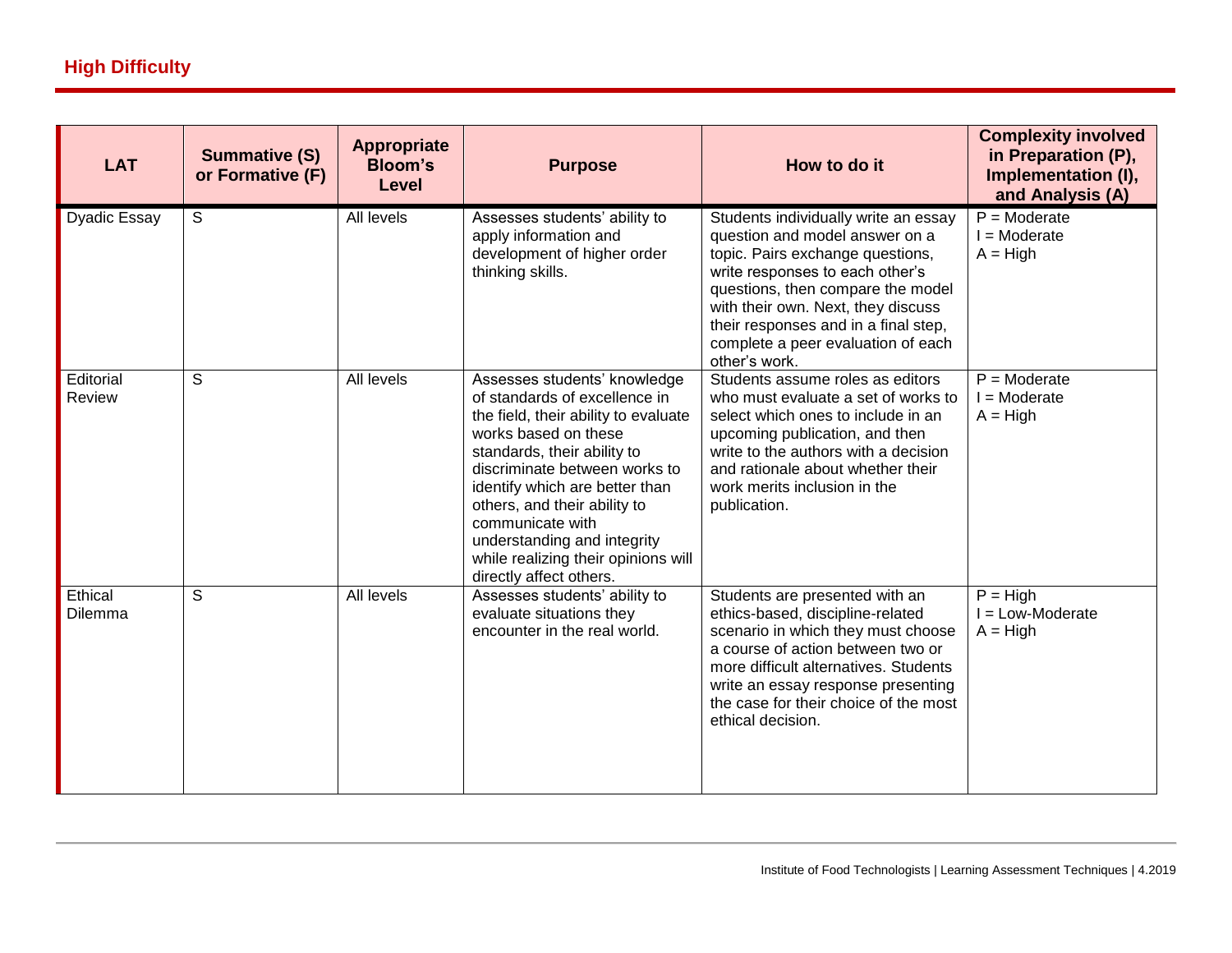| <b>LAT</b>                                            | <b>Summative (S)</b><br>or Formative (F) | <b>Appropriate</b><br><b>Bloom's</b><br>Level | <b>Purpose</b>                                                                                                                                                                                                 | How to do it                                                                                                                                                                                                                                                                                                                                                                                                                                                                                                | <b>Complexity involved</b><br>in Preparation (P),<br>Implementation (I),<br>and Analysis (A) |
|-------------------------------------------------------|------------------------------------------|-----------------------------------------------|----------------------------------------------------------------------------------------------------------------------------------------------------------------------------------------------------------------|-------------------------------------------------------------------------------------------------------------------------------------------------------------------------------------------------------------------------------------------------------------------------------------------------------------------------------------------------------------------------------------------------------------------------------------------------------------------------------------------------------------|----------------------------------------------------------------------------------------------|
| First-day final<br>(also referred<br>to as pre- test) | F                                        | All levels                                    | Assesses students' prior<br>knowledge to identify strengths<br>and weaknesses in content<br>knowledge and understanding.<br>It can be used to compare<br>students' progress during the<br>actual graded final. | Assess prior knowledge and<br>learning gains over time. Students<br>take a non-graded test on the first<br>day of the term that consist of<br>questions similar to the Final Exam,<br>and then identify the questions they<br>found easiest and those they found<br>most difficult. At the end of the term,<br>they take the real, graded Final<br>Exam and the results are used as a<br>reference point.<br>Note: for pre/post assessments, the<br>administered pre-test is identical to<br>the post-test. | $P = High$<br>$I = High$<br>$A = \text{Modern}$                                              |
| Invent the Quiz                                       | F or S                                   | All levels                                    | Assesses students'<br>understanding of course<br>content, and potentially<br>identifies misconceptions or<br>gaps.                                                                                             | Students write a small number of<br>test questions related to a recent<br>learning module and create an<br>answer sheet, and/or scoring rubric.                                                                                                                                                                                                                                                                                                                                                             | $P = Low$<br>$I = \text{Modern}$<br>$A = \text{Modern}$                                      |
| <b>Issue</b><br>Awareness Ad                          | S or F                                   | All levels                                    | Assesses students' research<br>and communication skills, along<br>with their understanding of<br>related course content.                                                                                       | Students identify and analyze a<br>problematic course-related issue,<br>then write and deliver a speech that<br>persuades others of the urgency of<br>the issue and offers strategies to<br>solve the problem.                                                                                                                                                                                                                                                                                              | $P = Low$<br>$I = Low-Modern$<br>$A = High$                                                  |
| Peer Problem<br><b>Review</b>                         | S or F                                   | All levels                                    | Assesses students' higher<br>order thinking skills and<br>problem-solving skills, along<br>with their communication skills<br>(oral and/or written).                                                           | Students each receive a problem,<br>try to solve it, and then pass the<br>problem and solution to a nearby<br>student. The student receiving the<br>problem and response then<br>analyzes and evaluates the<br>solution.                                                                                                                                                                                                                                                                                    | $P =$ Moderate<br>$I = \text{Modern}$<br>$A = High$                                          |
| Peer Teaching                                         | F                                        | All levels                                    | Assesses students' knowledge<br>and understanding of content,<br>as well or oral communication<br>skills.                                                                                                      | Students teach an assigned or<br>chosen topic to their peers, peers fill<br>out a peer evaluation rubric (can be<br>blind). Can occur in small groups or<br>whole class. Also encourages oral<br>communication.                                                                                                                                                                                                                                                                                             | $P = \text{Modern}$<br>$I = \text{Modern}$<br>$A = High$                                     |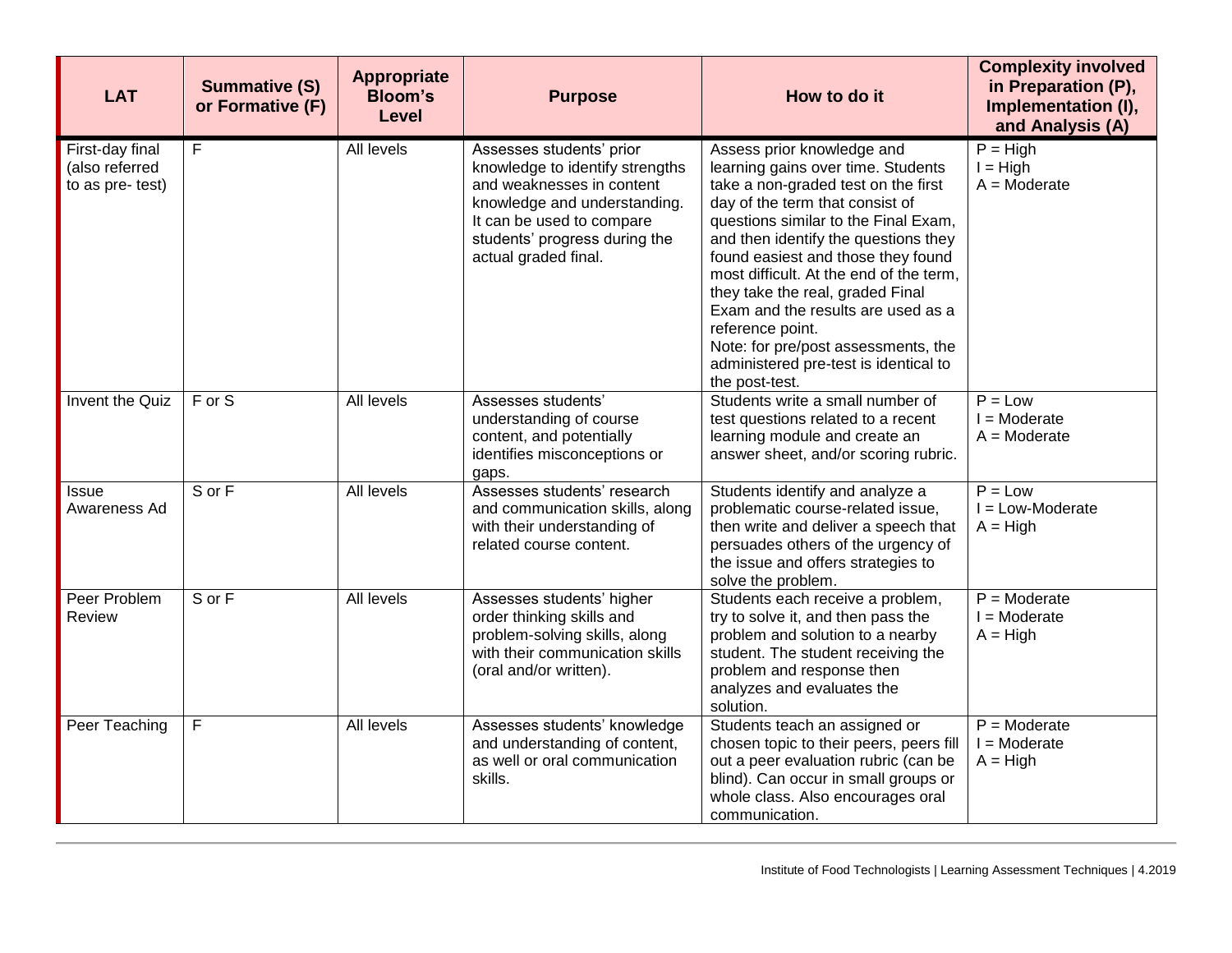| <b>LAT</b>                                     | <b>Summative (S)</b><br>or Formative (F) | <b>Appropriate</b><br><b>Bloom's</b><br><b>Level</b> | <b>Purpose</b>                                                                                                                                                                                                                                     | How to do it                                                                                                                                                                                                                                                                                                                                                                                                             | <b>Complexity involved</b><br>in Preparation (P),<br>Implementation (I),<br>and Analysis (A) |
|------------------------------------------------|------------------------------------------|------------------------------------------------------|----------------------------------------------------------------------------------------------------------------------------------------------------------------------------------------------------------------------------------------------------|--------------------------------------------------------------------------------------------------------------------------------------------------------------------------------------------------------------------------------------------------------------------------------------------------------------------------------------------------------------------------------------------------------------------------|----------------------------------------------------------------------------------------------|
| Role Play                                      | S                                        | All levels                                           | Assesses students' ability to<br>apply knowledge, skills, and<br>understanding to successfully<br>speak and act from a different,<br>assigned perspective.                                                                                         | Students deliberately act out<br>characters or identities after<br>researching their roles or being<br>assigned source material for the<br>role play.                                                                                                                                                                                                                                                                    | $P =$ Moderate<br>I = Moderate-High<br>$A = High$                                            |
| Synthesis<br>Paper                             | $\mathsf S$                              | All levels                                           | Assesses students' ability to<br>move from simple summary to<br>a complex representation of<br>issues and ideas from a variety<br>of course readings; think<br>critically; and understand<br>connections between different<br>issues/topics/ideas. | Students consider several reading<br>assignments together, work to draw<br>commonalities, then write about the<br>readings in a formal paper.                                                                                                                                                                                                                                                                            | $P =$ Moderate<br>$I = High$<br>$A = High$                                                   |
| <b>Team Test</b>                               | S                                        | Remembering<br>Understanding<br><b>Applying</b>      | Assesses students'<br>understanding of foundational<br>knowledge and their ability to<br>translate key ideas from subject<br>areas into their own words.                                                                                           | Students work in teams to prepare<br>for an instructor-created exam.<br>Then, they take the exam first<br>individually, and next as a group.                                                                                                                                                                                                                                                                             | $P = High$<br>$I = High$<br>$A = \text{Modern}$                                              |
| <b>Team Games</b><br>Tournament                | S                                        | Remembering<br>Understanding<br><b>Applying</b>      | Assesses students'<br>foundational knowledge and<br>their ability to recognize the<br>difference between fact and<br>opinion.                                                                                                                      | Home teams work together to learn<br>content and then compete against<br>tournament teams.                                                                                                                                                                                                                                                                                                                               | $P = High$<br>$I = High$<br>$A = High$                                                       |
| Think-Aloud<br>Problem-<br>Solving<br>Protocol | F                                        | All levels                                           | Assesses students' ability to<br>work cooperatively and think<br>critically about subject matter<br>content while emphasizing<br>problem-solving and the<br>recognizing errors in logic.                                                           | Students receive a set of problems<br>to solve, along with specific roles of<br>problem solver and listener. The<br>problem solver thinks aloud and<br>talks through the steps of solving<br>the problem. The listener listens,<br>follows the steps, attempting to<br>understand the reasoning behind<br>the steps, and recording the<br>problem-solving process as s/he<br>hears it. The pair then alternate<br>roles. | $P =$ Moderate-High<br>$I =$ Moderate<br>$A = High$                                          |
| Triple Jump                                    | S or F                                   | All levels                                           | Assesses students' ability to<br>solve real-world problems by<br>thinking critically and working                                                                                                                                                   | Students think through a real-world<br>problem in a case-based scenario<br>by:                                                                                                                                                                                                                                                                                                                                           | $P = High$<br>$I = High$<br>$A = High$                                                       |